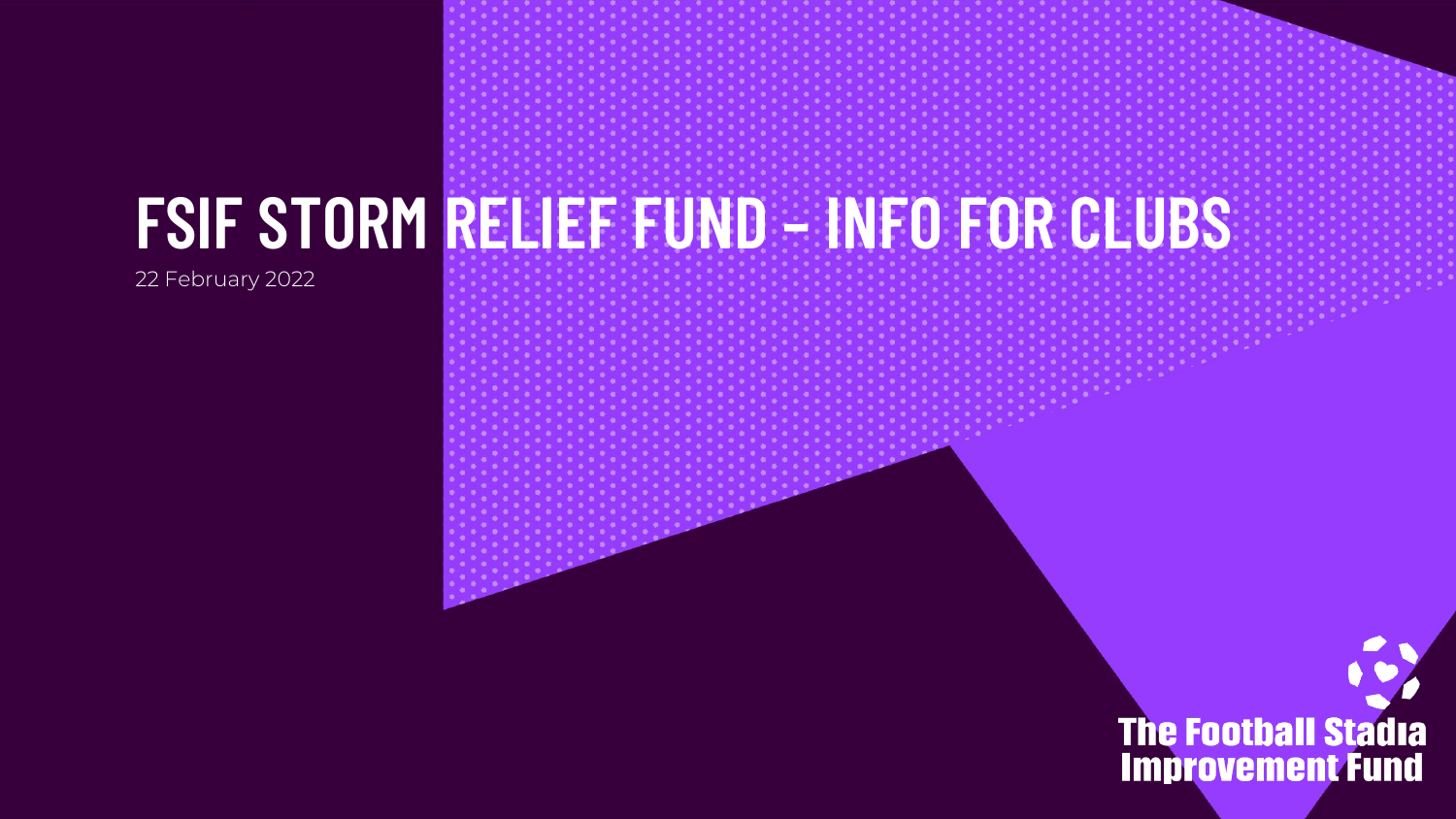## Storm relief guidance

- The FSIF (and FF) will accept applications from Clubs for emergency works who have suffered damage from either Storm Dudley, Eunice and Franklin (Feb 16 to Feb 25 2022)
- Clubs should in the first instance contact their insurers to ensure that none of the damage suffered is covered under their insurance policy. Any works covered by their insurance policy would be ineligible for funding.
- Applications from eligible National League System and Women's Football Pyramid Clubs will be considered on a case by case basis
- Applications for up to **£10,000** will be accepted to use for emergency repairs, clean up, and replacement of facilities damaged through the storm
	- Grants of up to £25,000 may be awarded in exceptional circumstances where the damage that has been suffered is significant
	- Grants that are required in excess of this amount should make a normal application through the Football Stadia Improvement Fund (standard criteria applies)
- Storm Relief grants will be paid at 100%, and no partnership funding will be required
- Any emergency work that has already been carried out to clear up the site or make it safe since the 16 February will be eligible
- Minor damage such as lost roof tiles or waterlogged pitches would not be eligible for funding



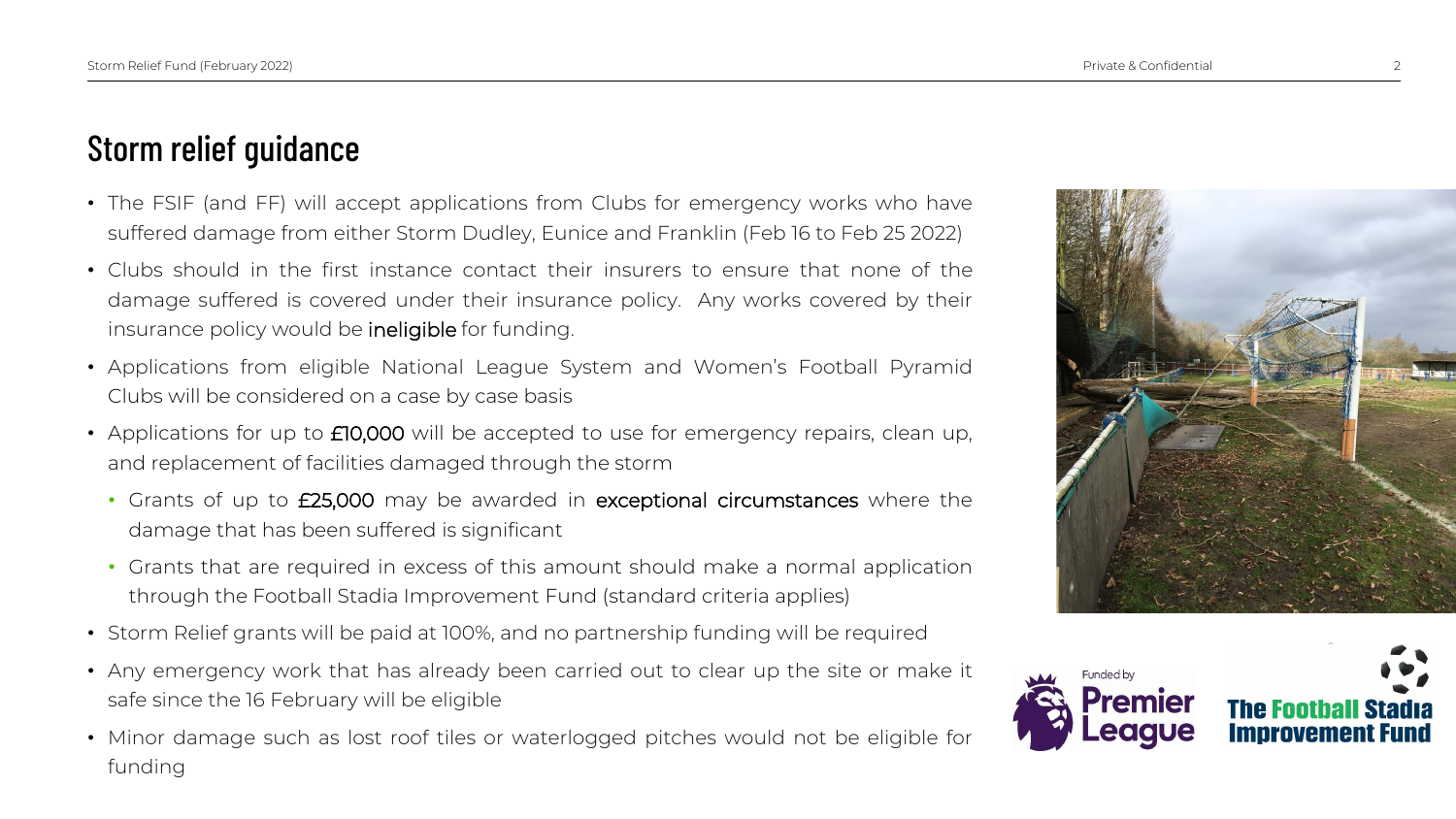## How to apply

- Based on the guidance provided, if a Club believes they are eligible for funding, they should email both [johnpaul.considine@footballfoundation.org.uk](mailto:johnpaul.considine@footballfoundation.org.uk) and [scott.wiles@footballfoundation.org.uk](mailto:scott.wiles@footballfoundation.org.uk) the following information:
	- A summary of what has happened, and an itemised list of the damage caused
	- Whether they are insured, and confirmation of the outcome of any discussions with their insurer
	- The date on which the damage occurred
	- Any estimates or costs to repair or replace the items damaged
		- Two quotes should be provided where possible, however if only one quote can be provided due to the shortage of available contractors this may be acceptable (subject to review by Scott Wiles))
	- Whether planning permission is required for the works
	- If the damage includes flooding, how the works carried out could prevent this reoccurring in the future
- Should the FSIF believe that an application should be made, a short, bespoke online application form will be made available to the Club to complete - that should take no more than 15 minutes
- The FSIF will aim to make grant offers within 14 days of receipt of the application and all supporting information requested



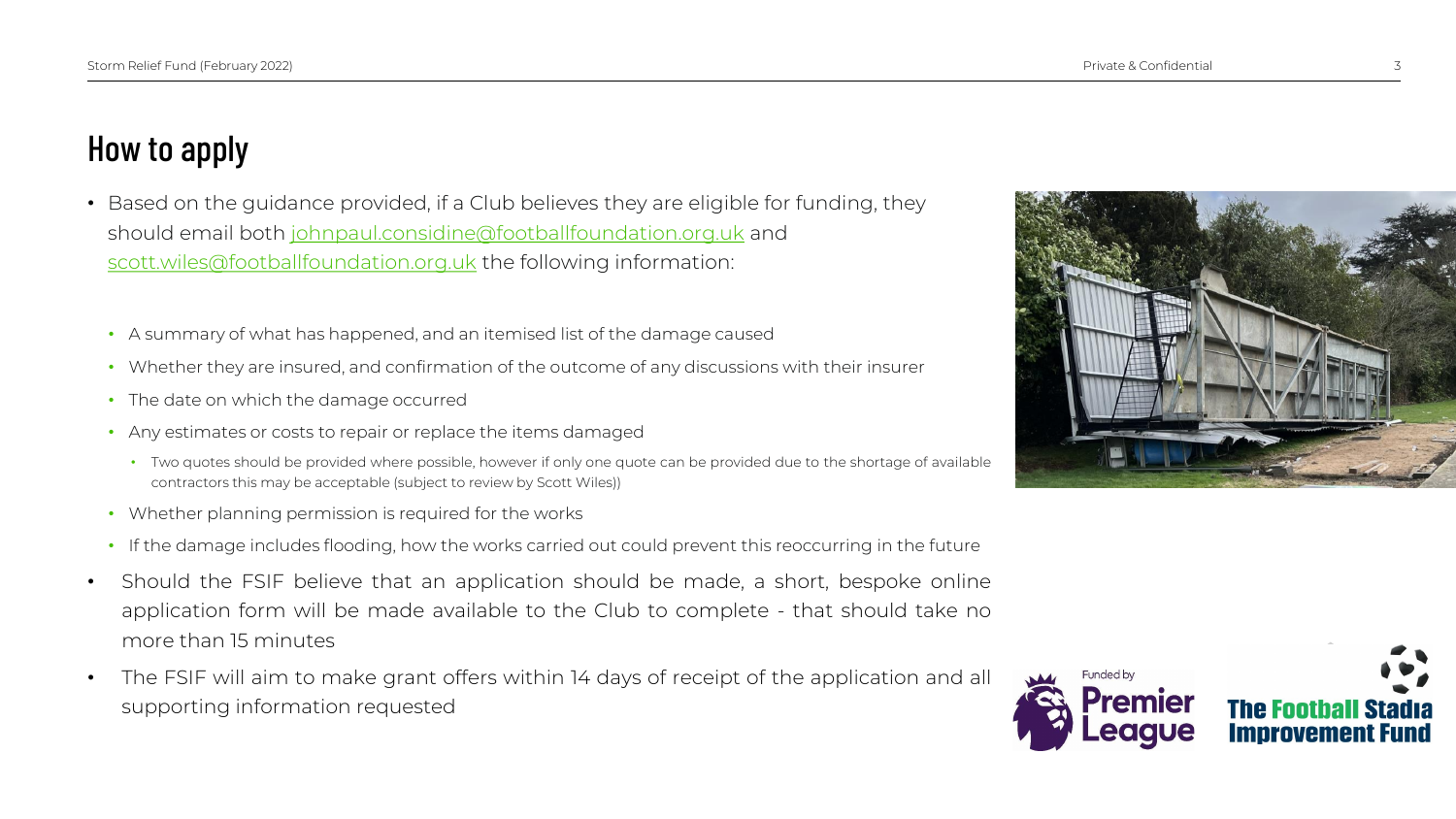## What can we apply for?

- Based on recent grant awards for Storm Arwen, the following items were supported for funding;
	- Clearance works (trees etc)
	- Dugouts
	- Fencing
	- Flood damage to buildings
	- Perimeter rails
	- Repairs to floodlights
	- Repairs to stands
	- Structural damage to buildings

Other items may be considered, but should be discussed with Scott Wiles before applying. Funding can be used for the repair of items, or new, depending on what is most appropriate.